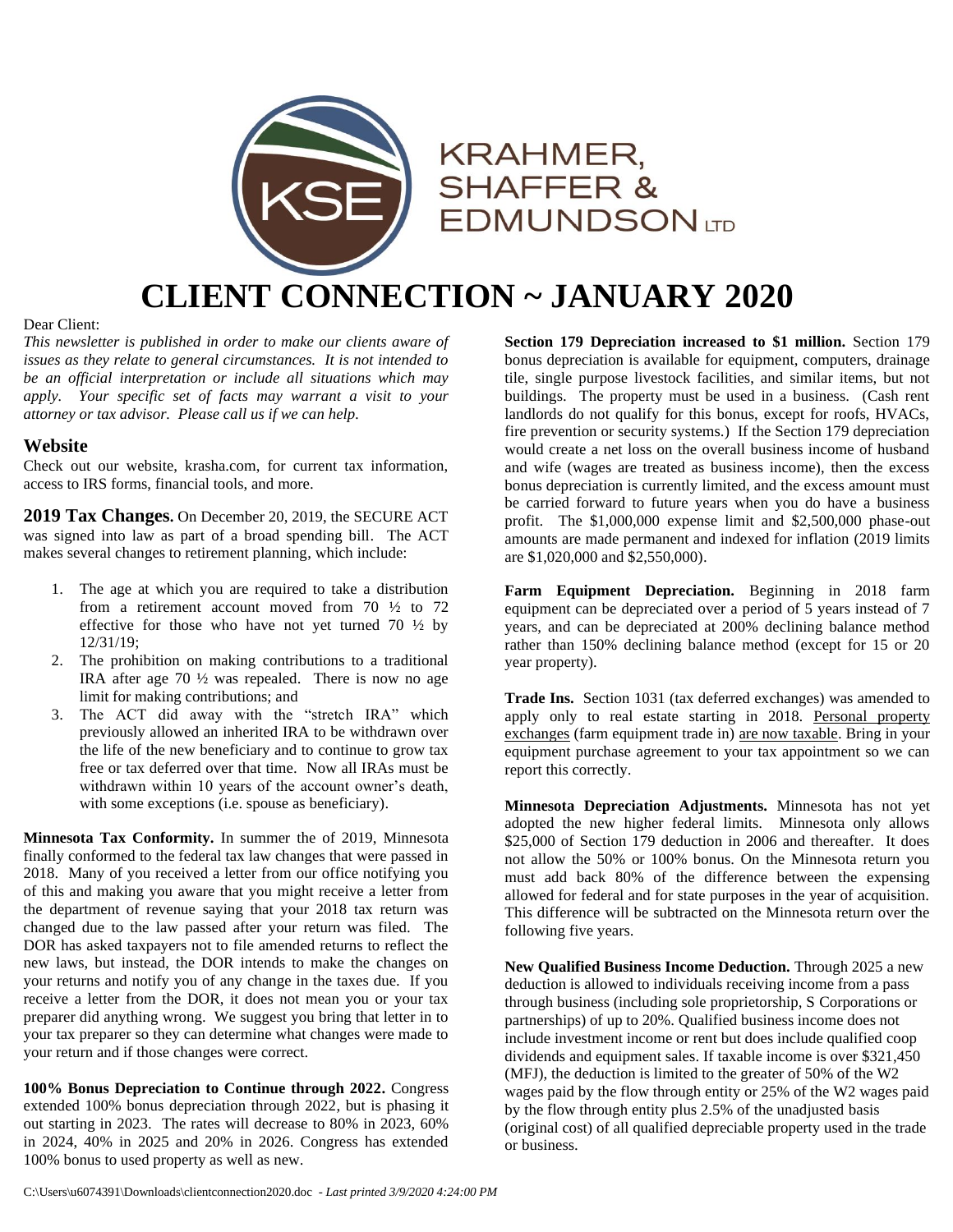**Individual tax bracket changes from 2019 through 2025**. The new tax act reduces tax rates as follows (for married filing joint):

| <b>Taxable Income</b> | <b>Old Tax Rate</b> | <b>New Tax Rate</b> |
|-----------------------|---------------------|---------------------|
| Up to \$19, 400       | 10%                 | 10%                 |
| \$19,400 - \$78,950   | 15%                 | 12%                 |
| \$78,950 - \$168,400  | 25% or 28%          | 22%                 |
| $$168,400 - $321,450$ | 28% or 33%          | 24%                 |
| \$321,450 - \$408,200 | 33%                 | 32%                 |
| \$408,200 - \$612,350 | 33%, 35% or 39.6%   | 35%                 |
| Over \$612,350        | 39.6%               | 37%                 |

**IRA RMD to Charity**. Taxpayers over 70 ½ can designate some or all of their IRA (but not 401k, simple or SEP) required minimum distribution (RMD) (up to  $$100,000$ ) to go directly to a 501 (C) (3) charity (not a private foundation or donor advised fund) and have that amount excluded from their income. This will be especially valuable with the new larger standard deduction. The age to make charitable contribution from your IRA remains 70 ½ even though the age when RMDs begin has moved to 72.

**Charitable Gifts of Grain.** With the new larger standard deduction it is even more advantageous to make charitable gifts in commodities rather than cash. This directly reduces your income, and no deduction is claimed on Schedule A. Your taxes are reduced regardless of whether you itemize. Even if you will be itemizing non-business deductions the charitable contribution in commodities could save you the 15.3% self-employment taxes on the amount of the contribution.

**Deferral of Crop Insurance Proceeds.** Many of our farm clients received large payments from their crop insurance this year. If those payments were received in 2019, then you may be able to defer some or all of the payments to be included in your 2020 income. Crop insurance payments related to the destruction or damage to crops may be deferred to the year following the crop loss if under the taxpayer's practice, income from the sale of the crop would have been reported in the later year. Insurance payments related to a drop in price or revenue that are not related to the destruction or damage of a crop cannot be deferred and must be reported as income in the year the payment is received. If you received a crop insurance payment in 2019, please bring in your statements so that we can properly categorize the payments.

**Automobiles**. Heavy pickups with gross weight over 6000 lb. and a box at least 6 feet long are treated like other equipment. Cars and light vans have caps on maximum depreciation. The maximum regular first year depreciation on newly acquired cars, light vans and SUVs is \$10,100. An additional \$8,000 is allowed on units if the 100% bonus is claimed. Heavy SUVs (including pickups with box less than 6 feet long) have a limit of \$25,000 for Section 179 bonus depreciation, but no limit for 100% bonus. Deductible amounts must be ratioed if business use is less than 100%.

**Net Operating Losses.** Net Operating Losses can be carried back 2 years for farmers, but other tax payers can only carry them forward. The net operating loss now can only offset up to 80% of the income in a year that it is used.

**Increase in Standard Deduction.** The standard deduction starting in 2019 will increase to \$12,200 for a single person, \$18,350 for head of household and \$24,400 for married filing jointly. However the personal exemption, previously \$4,050 per person is gone.

**Schedule A Changes.** Changes to schedule A include a limitation to property and income taxes of \$10,000 per year, and eliminating all miscellaneous itemized deductions. Medical deductions will be allowed to the extent that they exceed 7.5% of adjusted gross income rather than the previous 10% floor.

**Kiddie Tax**. The kiddie tax has been changed for tax years 2018 and 2019. A child's earned income is taxed under the rates as a single individual and a child's unearned income is taxed under the rates as a Trust or Estate for those years. For tax years 2020 and later, the old Kiddie tax rules will apply with a child's unearned income taxed at the parents' marginal rate. Parents can also file an election for tax years 2018 and 2019 to use the computation rules using the parents' marginal rates as opposed to the trust/estate rates.

**The Affordable Care Act.** The Affordable Care Act (ACA) provides those taxpayers who have obtained health insurance through the health insurance exchange and whose income is below 4 times the federal poverty level (for a family of two \$65,840, for a family of four \$100,400) with a credit toward the costs of the health insurance. Additionally, the penalty for not having health insurance was repealed in 2019.

**Children's Gifts and Wages.** The investments of your children under age 18 should be reviewed, & if you have gifted unsold grain to your children in the past, the use of wages for services may be a better strategy because it is compensation, not subject to the kiddie tax and qualifies the child for an IRA deduction. The sale of grain that was gifted to them, if not held for 12 months, produces ordinary unearned income that would be taxed at the higher trust/estate rates. Wages to your children for farm work must be reasonable for services performed. For those under 18, the wages are not subject to social security tax. If 18 or over, cash wages are subject to social security tax. Wage reports must be filed by January 31st .

**Grain Gifts to Children.** Making gifts to your children of prior year's crop is still a beneficial strategy. If the children hold the crop at least 12 months before they sell it, the gain is long-term capital gain rather than ordinary income, and if the children are not engaged in the trade or business of farming it is not subject to selfemployment tax.

**Additional 0.9% Medicare tax.** Earned income (wages & selfemployment income) over \$250,000 joint is subject to an additional Medicare tax of 0.9%.

**Installment Sales of Grain**. Deferred grain sales may be reported as income either in the year of delivery or the year of payment on a contract by contract basis. Please bring copies of any deferred grain contracts with you to your tax appointment.

**Social Security and Self Employment Tax.** The regular FICA tax is 15.3% of the first \$132,900 of wage and self-employment income, then it drops to zero for excess income. Medicare tax of 2.9% is levied on the entire amount of the earned income (with an additional 3.8% on earned income over \$200,000). Bunching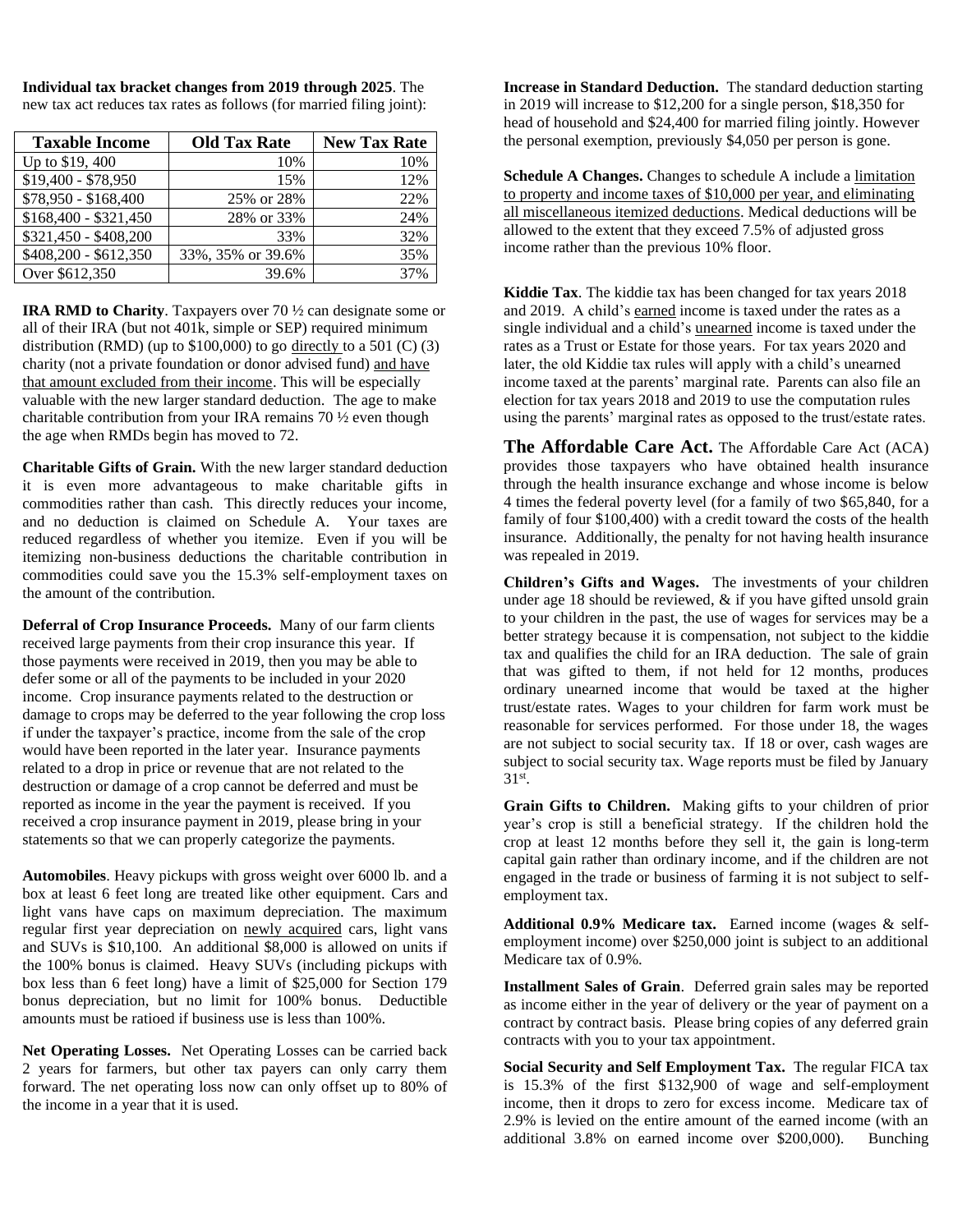earned income to a high year can save SE tax because of the caps. See also comments about farm income averaging below, which prevents huge spikes in regular tax rates by income fluctuations. Retirement benefits are based on your long term earned income average. Disability benefits if totally disabled before age 65, require that you be currently insured, with 20 quarters of coverage in the immediately preceding 40 quarters (i.e. half of the prior 10 years.) \$5,440 of earnings in 2019 and gets the maximum of 4 quarters for the year. Farmers with a loss can elect to report and pay the FICA tax on \$5,440 so that they get 4 quarters of coverage for the year. Cash wages of \$5,440 or more to the spouse are needed to get them 4 quarters of coverage for 2019 (\$5,640 in 2020).

**Farm Income Averaging.** Farm income averaging allows a farmer, when he has a profitable year, to use up unused lower tax rates from the 3 previous years when he had lower income. If your income is up substantially, it may be more advantageous to increase the income even more in 2019, taking advantage of the cap on SE tax (see prior paragraphs) and using up prior year low rates. The advantage by combining the two effects can be very substantial, depending on your base year income level.

**Bunching Deductions Using a Donor Advised Fund.** If you have been making significant charitable contributions, but now getting no tax benefit from those contributions because you are taking the standard deduction, it is possible to pre-pay several years of charity and thereby itemize deductions by creating and funding a Donor Advised Fund. All of your contributions to the DAF are deductible as charitable contributions in the year made. You can then request the DAF to make contributions to charities you choose in future years.

**Health Savings Account.** The tax law allows taxpayers, under age 65, with qualified high-deductible health insurance policies to deduct medical expenses by using "health savings accounts" (HSA). This allows you to deduct the medical expenses even if you take a standard deduction, and it eliminates the 7.5% of AGI reduction to the deduction.

An HSA is a tax-sheltered savings account similar to the IRA, but earmarked for medical expenses. Qualified deposits to an HSA are 100% tax-deductible and can be withdrawn to pay routine medical bills. What is not spent from the account each year stays in the account and continues to grow tax-deferred, until used. If the funds are used for medical expenses, there is no tax on withdrawal of the funds. The 2019 limits on deductible contributions to HSAs are \$7,000 for family coverage and \$3,500 for individual coverage. Account owners age 55 or over can contribute an additional \$1,000.

Those nearing retirement who have a qualified health insurance plan should maximize their contributions to the HSA. Once you qualify for medicare you are no longer eligible to make contributions to an HSA. However, you are still allowed to make withdrawals from an existing HSA for qualified medical expenses including your medicare and long term care premiums. Fully funding your HSA with deductible contributions while you are still working and in a higher tax bracket and withdrawing that money tax free during retirement to help pay the cost of medicare and long term care premiums is a great way to save tax and be prepared for unexpected medical expenses once you are on a fixed income.

### **Estate Planning**

**Estate Tax Exemption.** The federal estate tax for 2020 has an exemption for gifts and estates of \$11,580,000 and a rate of 40%. Congress also has allowed the amount of unused exemption to be passed to a surviving spouse, thus married couples can make use of a \$23,160,000 exemption. This exemption drops back to pre-2018 levels in 2026. However, the Minnesota exemption remains much lower than the federal at \$3,000,000 in 2020. The Minnesota rate starts at 13% and increases incrementally to 16% on estates over \$10,100,000.

**Annual Gift Exclusion.** The per-donee Federal exclusion for gifts is \$15,000 per person per year for 2020.

#### **Pension Plans.**

**SEP Pension Plan**. Self-employed persons may make tax deductible contributions which are effectively limited to 20% of self-employment income, but in any event not more than \$56,000 for the self-employed person for the year 2019. To allow the maximum contribution (effectively 20%) the plan must provide that contributions of 25% of wages of covered employees are also contributed to the plan for them by the employer. Employees who have reached the age of 21, performed services for the employer in at least 3 of the immediately preceding 5 years, and receives at least \$600 in compensation must be covered. The plan must be created and the contributions made for 2019 by the deadline for filing the tax return (Normally April 15, 2020, but Oct. 15, 2020 if an extension of time to file the return is requested). In 24% federal and 7.8% MN rate brackets the government subsidizes almost 1/3 of the contribution for the self-employed person. The deduction is allowed retroactive to the tax year for which the contribution is made, even for cash basis taxpayers.

**Solo K Retirement Plan.** A Solo K is available to business owners who, alone or together with their spouse, own 100% of the business and have no full-time or leased employees. The maximum contribution to the Solo K is \$19,500 of salary deferral from the employee (plus an additional catch-up contribution of \$6,000 if the employee is 50 years of age or older) and the employer can make a contribution up to \$30,500 for a total maximum of \$56,000 per year. The advantage over the SEP is that you can reach the maximum contribution much more quickly because of the employee deferral component. A Solo K must be created during a tax year to allow the employee deferral to be deducted for that year.

**IRA Contribution Limit.** Taxpayers with earned income may be entitled to contribute up to \$6,000 each (\$7,000 if age 50 or over) to some type of IRA. The total contribution to all IRAs cannot exceed the combined earned income of the taxpayer or married couple. There may be ROTH IRA contributions, regular deductible IRA contributions, and regular nondeductible contributions. The IRA plan must be created and all contributions made by April 15, 2020, even if the deadline for the tax return is extended.

*Disclaimer. This notice is required by IRS Circular 230, which regulates written communications about Federal tax matters between tax advisers and their clients. To the extent the preceding correspondence and/or any attachments is written tax advice communication, it is not a full "covered opinion". Accordingly, this advice is not intended and cannot be used for the purpose of avoiding penalties that may be imposed by the IRS.*